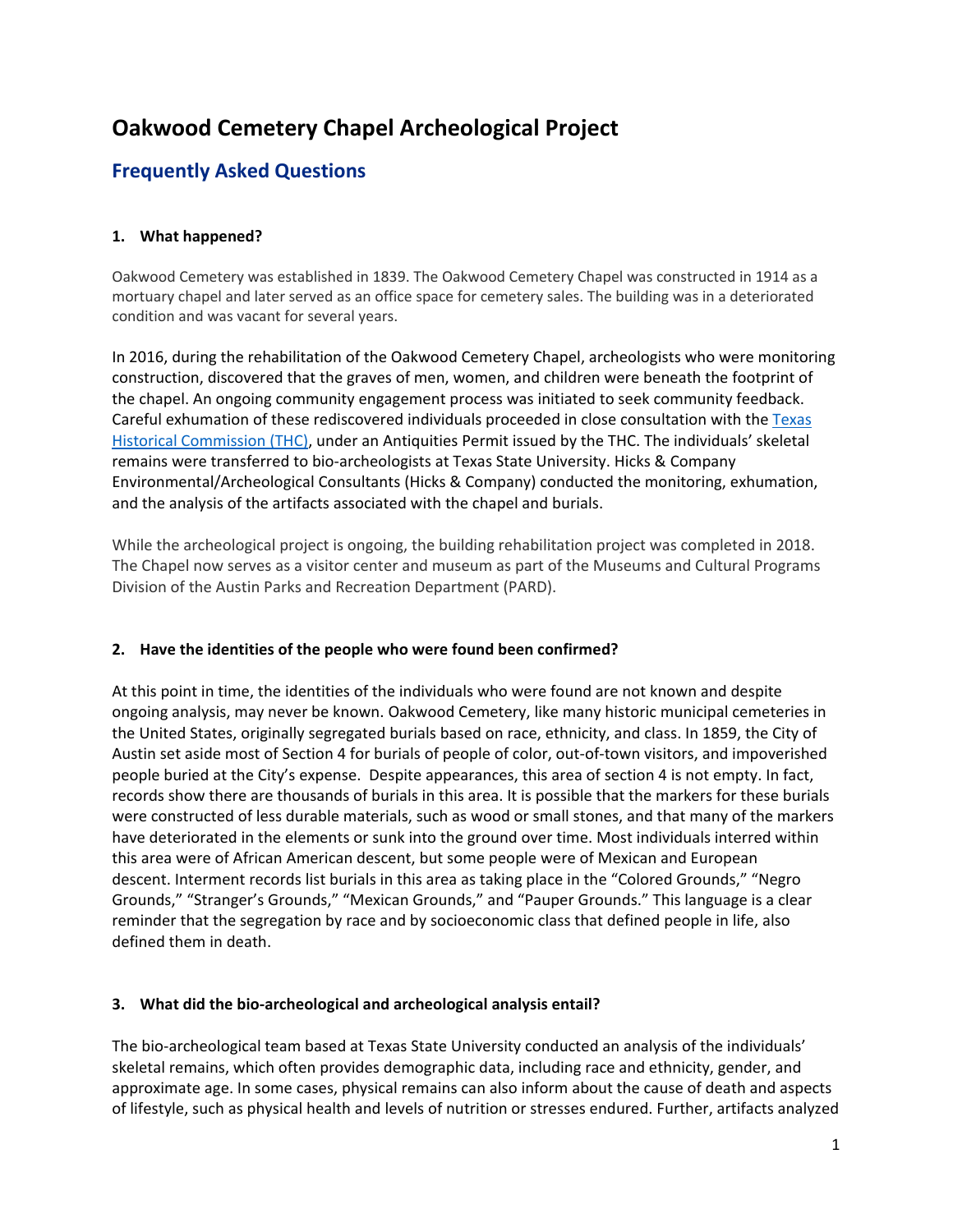by Hicks & Company revealed aspects of material culture and the cultural affiliation of those buried in this section. These analyses did not, however, provide information about the individual identities of the people who were unearthed. The analysis of the remains, which date to the mid-to-late 1800s, was completed in 2020. The report was developed by the archeological contractor for the Oakwood Chapel project, Hicks & Company, and their sub-consultant, the Forensic Anthropology at Texas State University. The reports were also reviewed by the THC. The reports can be found here:

- **[Volume 1: Oakwood Cemetery Archeological Monitoring and Exhumation Report](https://www.austintexas.gov/sites/default/files/files/Parks/Oakwood/Oakwood%20Monitoring%20and%20Exhumations%20Vol%20I%20%20-%20Public%20Distribution%20Copy%20-%20April%202020.pdf)** (PDF, 13 MB)
- **[Volume 2: Oakwood Cemetery Bio-archeological](https://www.austintexas.gov/sites/default/files/files/Parks/Oakwood/Oakwood%20Exhumations%20Vol%20II%20Bioarcheology%20Public%20Distribution%20Copy%20-%20April%202020.pdf) Report** (PDF, 1 MB)

The Oakwood Chapel Museum and Visitor Center developed an interactive digital exhibit based on the reports, [All Together Here: Discovery and Remembrance of Chapel Burials.](https://storymaps.arcgis.com/collections/eacb51b55ce945889c23f6f8ba62d186)

## **4. Will the city conduct DNA testing? Are there other tests being conducted? What can DNA testing tell us about the individuals who were discovered? How will DNA analysis be conducted?**

PARD has partnered with researchers at the University of Connecticut to conduct DNA analysis and isotopic testing of the individuals who were unearthed.

DNA analysis offers a unique opportunity to learn more about the demographic identities, familial connections, and life experiences of the exhumed people. DNA analysis has the potential to shed light on the following:

- Genetic ancestry and genetic sex of each individual;
- Individual's diet and experience with disease through analyses of dental calculus (hardened tooth plaque) from the individuals' teeth;
- Experiences of stress and trauma and the way those lived experiences may have become embodied;
- Patterns of genetic variation and relatedness among these individuals;
- Relatedness between individuals buried at the Oakwood Cemetery and individuals alive today.

In order to undertake DNA analysis, a tooth and/or bone sample was collected, sampled, and returned afterwards in order to be interred along with the respective skeletal remains. Nondestructive and minimally destructive sampling techniques were used. These techniques traditionally involve soaking the tooth or bone sample in a demineralizing solution to release the DNA without drilling or powdering the sample. This process greatly reduces the potential for substantial damage to the sampled tooth/bone. The analysis is taking place in the newly constructed, 800 sq. ft., state-of-the-art Ancient DNA Laboratory at the University of Connecticut. To date, few ancient DNA studies have included individuals from the post-colonial American South and very few ancient DNA studies have focused on marginalized communities in the United States, such as African Americans, Mexican Americans, and poor white communities, all of whom are represented in the Oakwood Cemetery burials. All genetic data will be considered in conjunction with osteological, archeological, genealogical, ethnographic, and archival research in order to contextualize the genetic findings and better reconstruct the identities, experiences, and relations of these people.

Another type of analysis that is taking place is isotopic testing, which is used to determine a rough estimation of an individual's geographic region of origin. Isotopic testing uses isotopes (two or more forms of an element that have the same chemical properties but different atomic masses) to help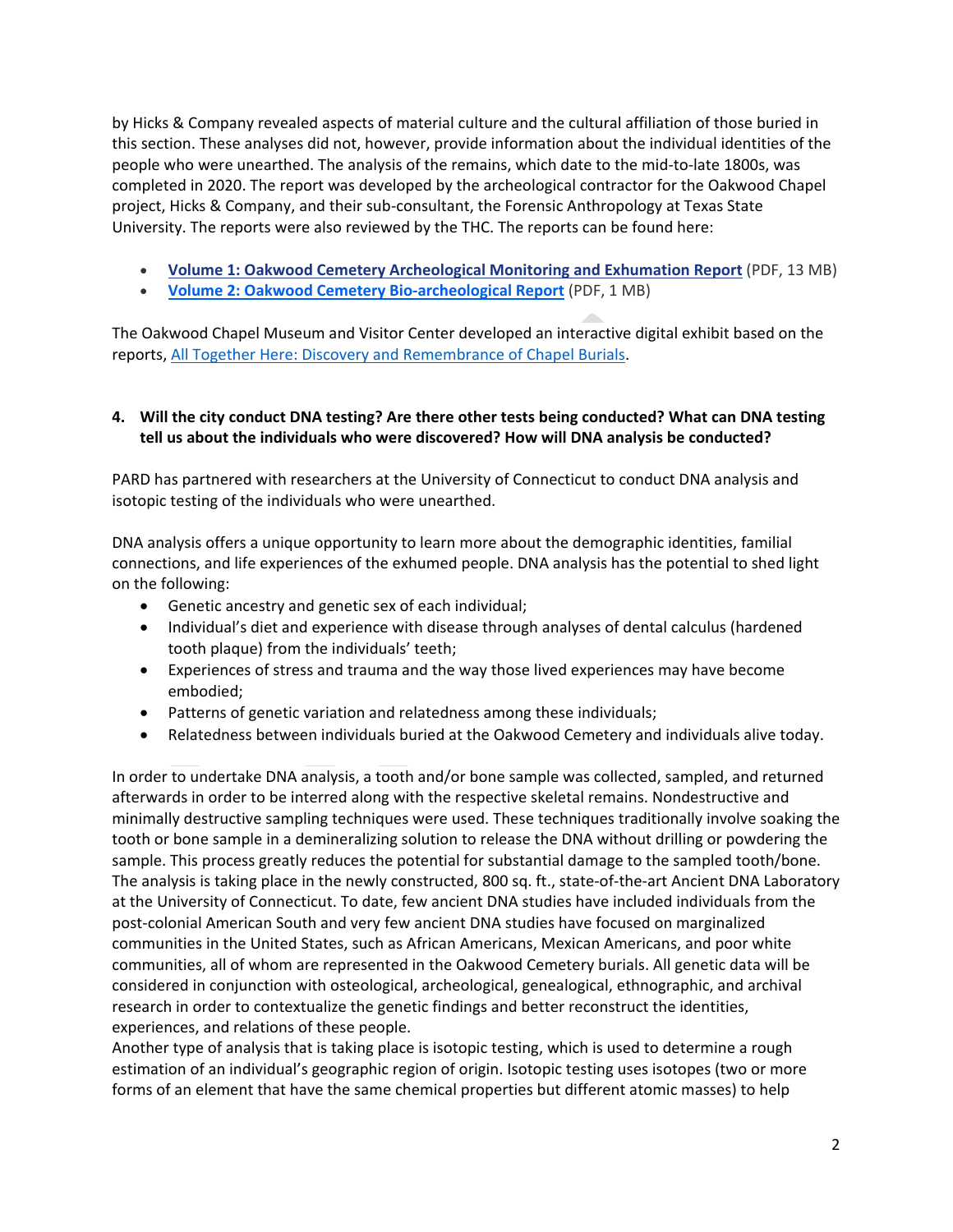determine diet and movement across an individual's life. Molars from each individual were sampled for dental enamel as well as dentine, a layer of material beneath the enamel. The dental enamel will be processed to isolate oxygen isotopes. Oxygen isotopes in dental enamel reflect the isotopes found in childhood drinking water. Oxygen isotopes found in drinking water, in turn, reflect local climate patterns providing an approximation of the individual's childhood location. The dentine was processed to isolate the collagen, which reflects carbon and nitrogen isotopes. These isotopes can provide clues as to what kinds of plants and animals an individual consumed during their life. All the samples were returned and reunited with the individual from which they were derived prior to reinterment. The City will not incur any costs associated with the research or analysis.

## **5. With DNA testing and further examination, will we know more about the causes of death for these individuals?**

It is very unlikely that causes of death could be determined through DNA analysis. There is the possibility of gaining further insight into a person's experience with disease, but it would be very difficult to definitively say whether the presence of pathogen DNA was or was not the cause of death for an individual.

## **6. If a community member is interested in having their DNA compared with DNA from these individuals, how can that happen? How will their DNA sample, genetic information, and privacy be protected?**

Living individuals who think they may have a familial connection to one or more of the individuals studied will be invited to work directly with the University of Connecticut researchers and submit a saliva sample for DNA analysis, allowing relatedness to be assessed. Criteria for participation in this process are currently being developed. A community member who wishes to submit DNA for analysis will be asked to provide information about the potential familial connection and sign a consent form that describes the study and any risks or benefits of participation. The DNA samples provided by community members will only be used for comparisons with DNA from the Oakwood Cemetery individuals, and research participants will retain ownership of their biological sample. The sample will not be used for any unrelated research or commercial enterprise, and genetic material or information derived from the sample will not be patented or shared with anyone outside of the research team. There will be no cost to participants in the study and participants may choose to withdraw from the study at any time.

DNA from the 36 individuals interred in Oakwood Cemetery will not be submitted to any commercial DNA labs. Submitting a saliva sample to University of Connecticut will be the only way to assess whether one has shared DNA with one of the individuals.

Once the University of Connecticut research team is ready to announce a call for samples, PARD will share information through the PARD Cemetery email list (register [here\)](https://austintexas.us10.list-manage.com/subscribe?u=f5c7556143374f68f9fd7e71f&id=1c6caa5202), the Oakwood Chapel email list (register [here\)](https://austintexas.us10.list-manage.com/subscribe/post?u=f5c7556143374f68f9fd7e71f&id=69b0dd905e), and on the Oakwood Chapel Rehabilitation website (link [here\)](https://www.austintexas.gov/OakwoodProject). A call for samples is expected no sooner than Fall 2022.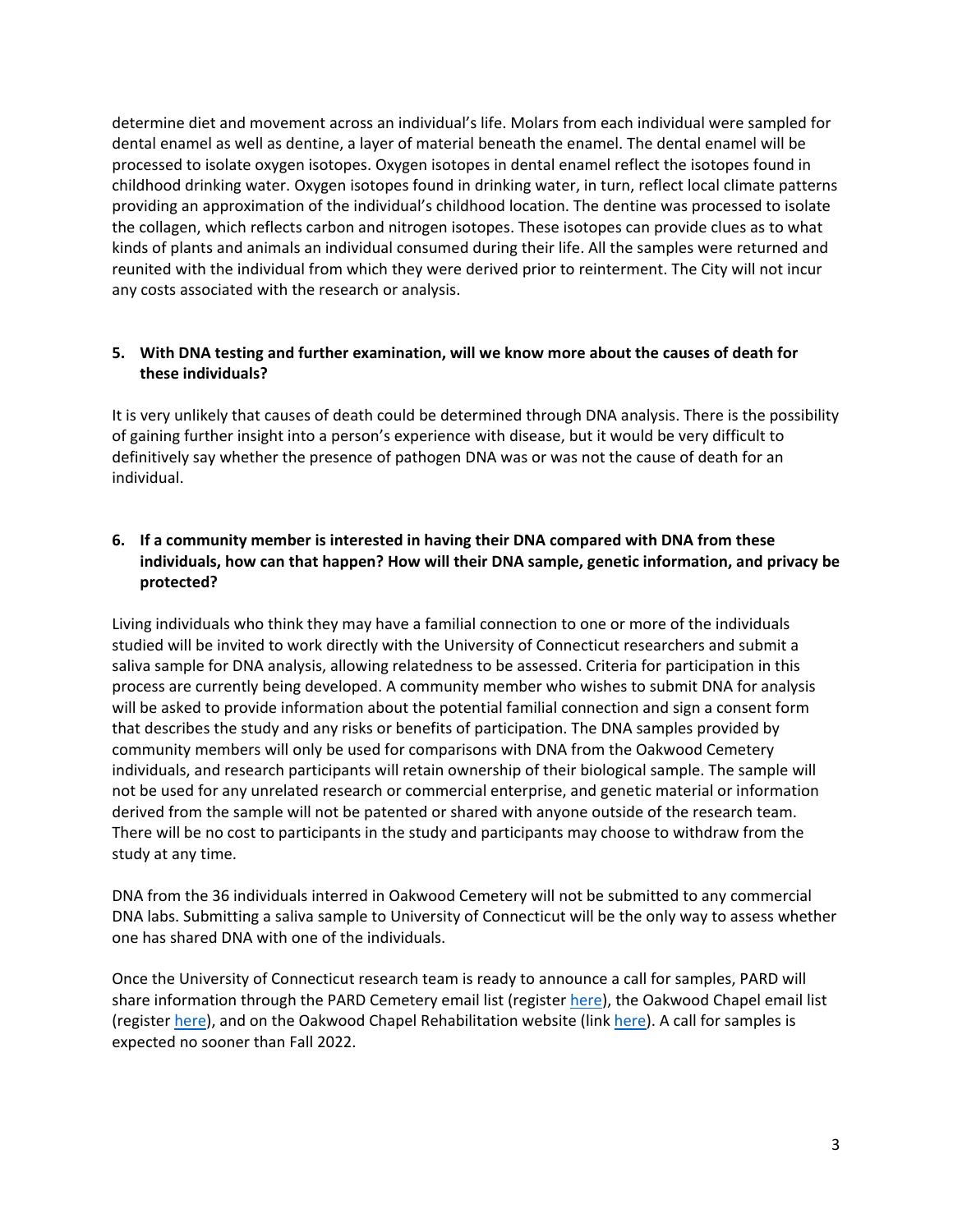#### **7. Where were the remains of the people stored before reinterment?**

All human remains were securely stored at the [Forensic Anthropology Center at Texas State University](https://www.txstate.edu/anthropology/facts/aboutus.html) (FACTS) prior to reinterment. The [mission](https://www.txstate.edu/anthropology/facts/aboutus/mission.html) of FACTS is to advance forensic anthropology and related sciences through world-class education, research, service, and outreach. FACTS faculty, staff, and students uphold the highest code of ethical conduct when conducting forensic anthropological and bioarcheological investigations. Shortly before reinterment, the remains and all associated artifacts and DNA sample material were transferred into purpose-built wooden burial boxes. Each box measures approximately 27 x 14 x 12.5-inches.

All archeological activities are governed by processes documented in an Antiquities Permit obtained from the THC, which states that if a human burial or human remains were encountered during construction activities, the archeological firm and the City of Austin were to comply with the Texas Administrative Code (Title 13, Part 2, Chapter 22, [Rule 22.4](https://texreg.sos.state.tx.us/public/readtac$ext.TacPage?sl=R&app=9&p_dir=&p_rloc=&p_tloc=&p_ploc=&pg=1&p_tac=&ti=13&pt=2&ch=22&rl=4) and [Rule 22.5\)](https://texreg.sos.state.tx.us/public/readtac$ext.TacPage?sl=R&app=9&p_dir=&p_rloc=&p_tloc=&p_ploc=&pg=1&p_tac=&ti=13&pt=2&ch=22&rl=5), the Texas Health and Safety Code (Title 8, Subtitle C[, Chapter 711\)](https://statutes.capitol.texas.gov/Docs/HS/htm/HS.711.htm), and the Texas Penal Code (Title 7, [Chapter 31;](https://statutes.capitol.texas.gov/Docs/PE/htm/PE.31.htm) Title 9, Chapter 42, [Section 42.08\)](https://statutes.capitol.texas.gov/Docs/PE/htm/PE.42.htm). In addition, treatment of the discovery was in accordance with Texas Administrative Code, Title 13, Part 2, [Chapter 26.](https://texreg.sos.state.tx.us/public/readtac$ext.ViewTAC?tac_view=4&ti=13&pt=2&ch=26)

#### **8. Where were the people reinterred?**

The feedback from the community engagement process in 2017 was that reinterment of each individual back into Oakwood Cemetery was the most desirable outcome. A 38.5' (North to South) x 50' (East to West) area directly west of the Oakwood Cemetery Chapel was identified. In November 2021, archeologists with AmaTerra Environmental, Inc. monitored careful mechanical scraping in the specified location to verify that the area was devoid of human burials, and to assure that the exhumed adults and children and associated artifacts were reinterred without impacting human burials. The AmaTerra Environmental team led the transfer of remains from the FACTS lab to their final re-interment location. A report summarizing the reinterment project is expected to be complete in summer 2022.

A standard cemetery space is 42" wide as defined in the Cemetery's grid system highlighted below and the dimensions of the reinterment boxes are 27" x 14" x 12.5". Each 42" space accommodates three reinterment boxes. Adult skeletal remains were placed into an individual reinterment box and set into the space in an east to west orientation. For infant and child burials, the boxes were constructed with a divider to delineate two individual 28" spaces within each box. Each infant/child space is recorded with four positions identified as Northwest (NW), Northeast (NE), Southwest (SW), and Southeast (SE). The numbering system was based on the archeological process noted in the April 2020 biological summary report and each burial number was preceded by the number 1 (one) to conform with Cemetery Operations internal system.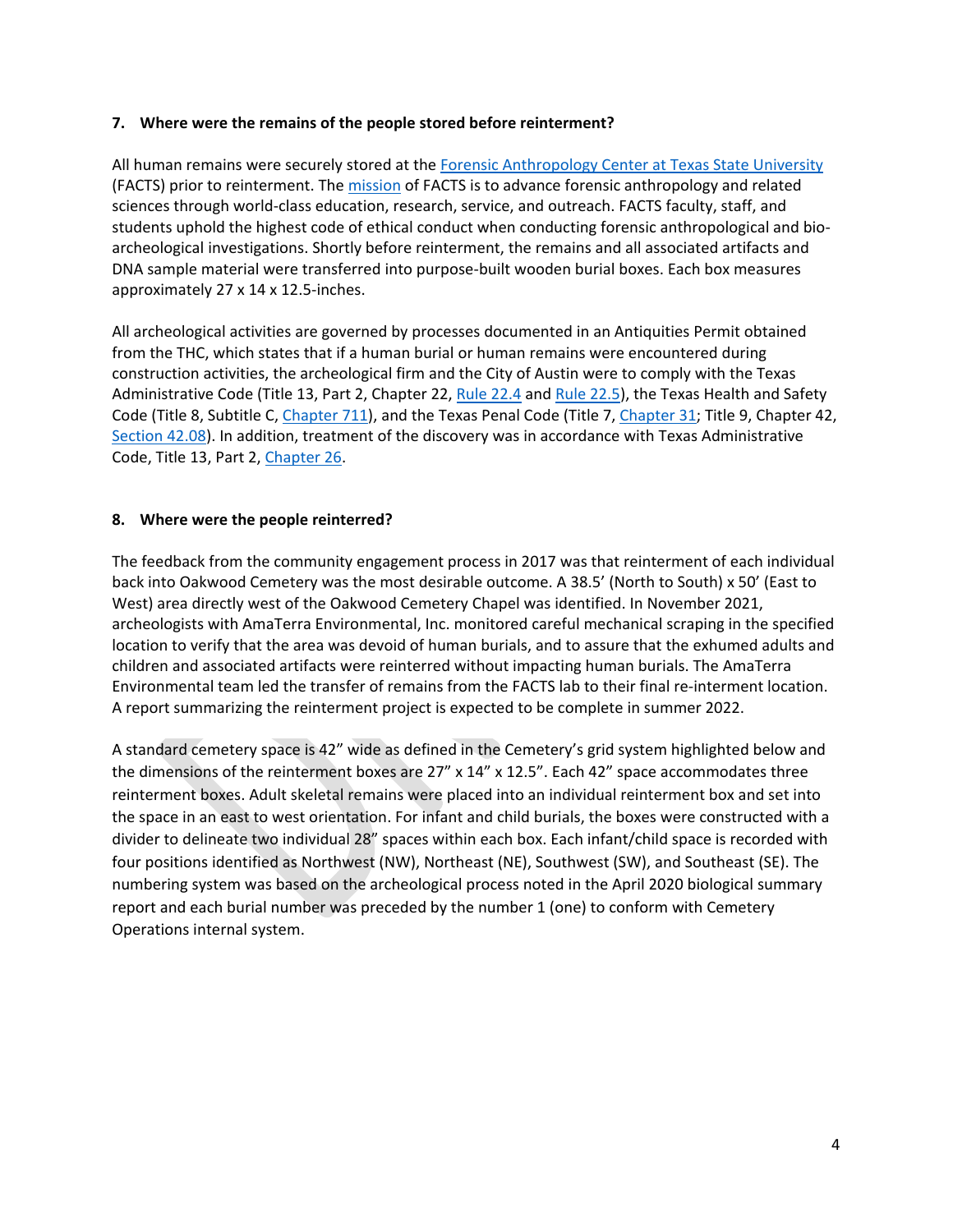

### **9. How has the community been notified and engaged through this process?**

Opportunities for the community to provide input and feedback on the process began within a week of the initial announcement to the community in 2017 [\(link\)](http://www.austintexas.gov/sites/default/files/files/Parks/Oakwood/Oakwood%20Chapel_COMMUNITY%20ENGAGEMENT%20TIMELINE.pdf). In addition to continual updates through email lists to community members, there was an update on the ongoing archeology study of the discovered burials during eight focus group meetings in 2019 with Save Austin's Cemeteries, Rescue Austin Memorial Park, Congregation Beth Israel, Tejano Genealogical Society of Austin, Six Square Cultural Heritage District, Swede Hill Neighborhood Association, Blackland Community Development Corporation, and a public community meeting. Community engagement continues through the process.

As part of the educational outreach for the Oakwood Chapel archeological project, PARD produced *All Together Here: A Community Symposium for Discovery and Remembrance*, a free online two-day symposium held in October 2020, for more than 300 registrants. The symposium featured sessions from 40 nationally renowned archeologists, anthropologists, historians, and community activists about the archeological findings and comparative projects from around the country, and PARD staff further engaged the community in ideas for memorialization. The symposium sessions are featured [online](https://www.youtube.com/playlist?app=desktop&list=PLelTMMBW0YOQV6QssY0ufCEu2sm5n_zcX) on PARD's YouTube Channel. PARD also produced the *[All Together Here](https://storymaps.arcgis.com/collections/eacb51b55ce945889c23f6f8ba62d186)* online exhibit about the archeological and bioarcheological findings.

- **[All Together Here: A Community Symposium for Discovery and Remembrance](https://www.austintexas.gov/sites/default/files/files/Parks/Oakwood/FINAL%20News%20Release.pdf) Press [Release](https://www.austintexas.gov/sites/default/files/files/Parks/Oakwood/FINAL%20News%20Release.pdf)** (PDF)
- **All Together Here: [A Community Symposium, October 9-10, 2020](https://experience.arcgis.com/experience/d0b7ec88a46147ff835c3be602d72938/page/page_0/)** link with video recordings of symposium
- **[All Together Here](https://storymaps.arcgis.com/collections/eacb51b55ce945889c23f6f8ba62d186)**: online exhibit